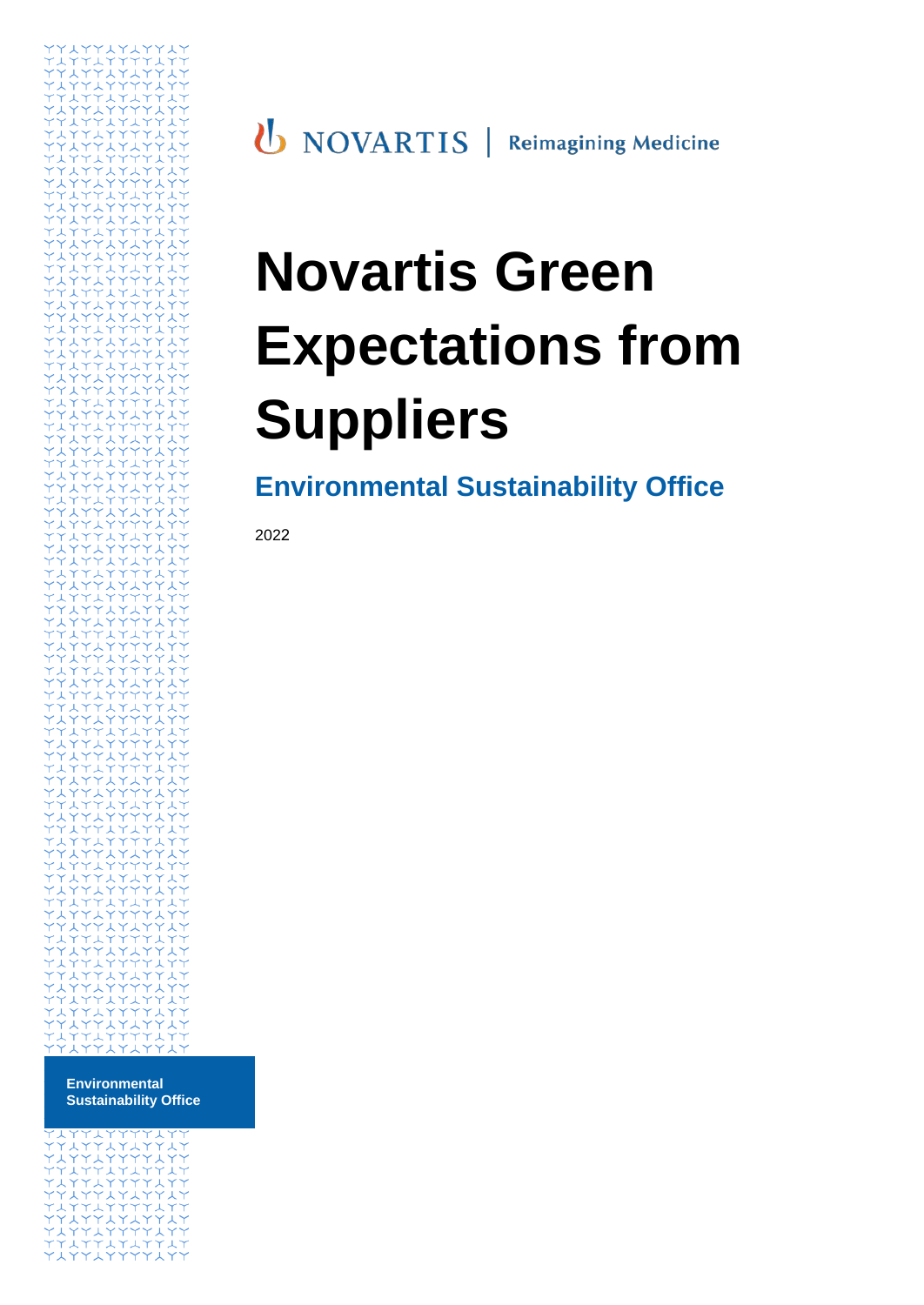# **Contents**

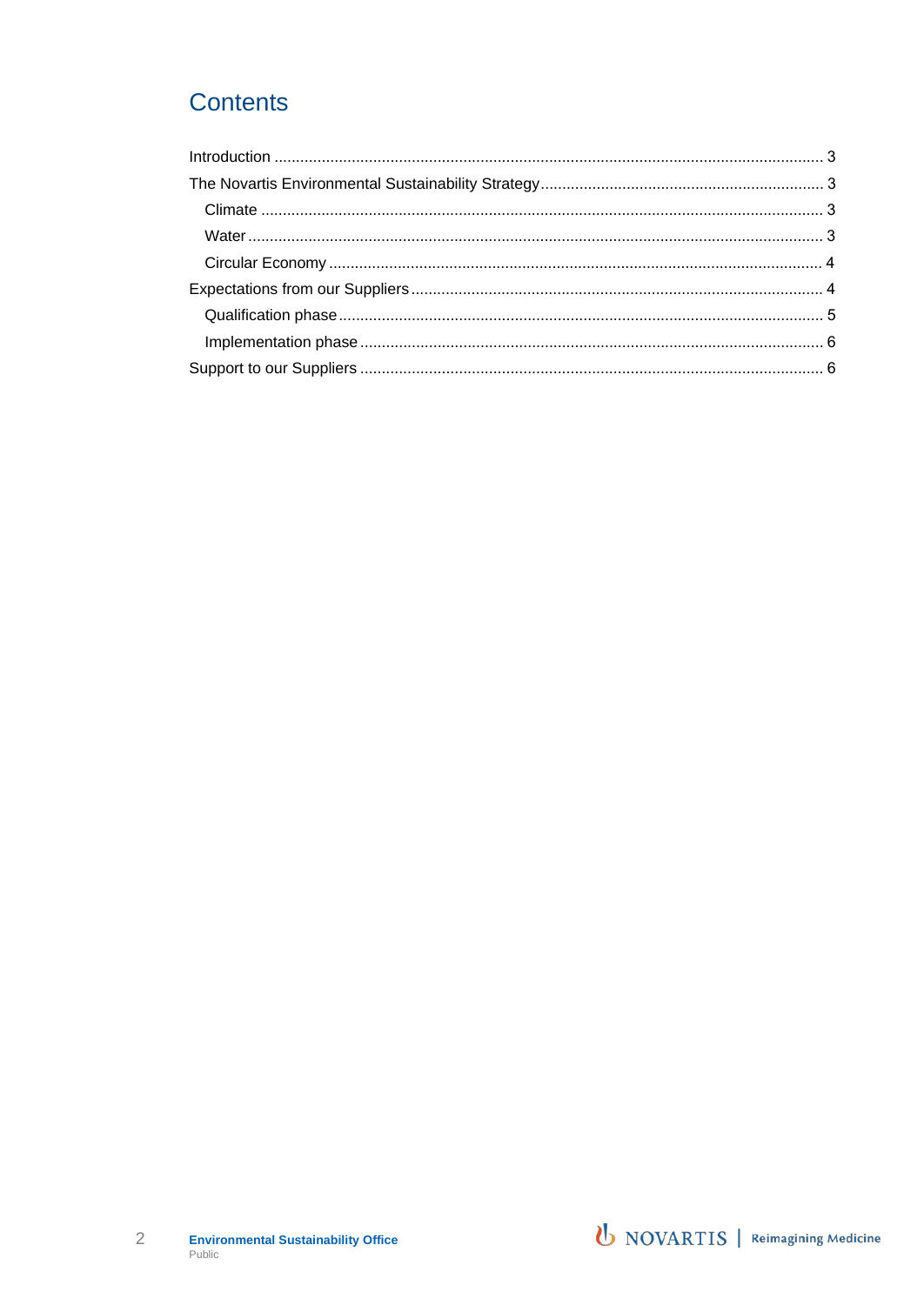# <span id="page-2-0"></span>**Introduction**

At Novartis, we believe that the environment is important to the sustainability of our business. It supports our purpose to improve and extend people's lives and to give back to society. We believe our actions will create long-term value for our patients, our suppliers and ourselves.

*We want to be a catalyst for positive change. This means we have to address the impact of our direct operations and our value chain. And, it also means, that our suppliers have a critical role to play.* 

# <span id="page-2-1"></span>**The Novartis Environmental Sustainability Strategy**

Our environmental sustainability strategy is bold and ambitious. We want to become carbon neutral, plastic neutral and water sustainable by 2030. It means that we need to partner with our suppliers who share these objectives and are willing to come on our journey.

## <span id="page-2-2"></span>**Climate**

We are committed to become carbon neutral in our scope 1 (direct) and scope 2 (indirect) emissions by 2025 and to be carbon neutral across our value chain (scope 3) by 2030. As a stepping-stone to achieve our ambition, we have an approved Science Based Target (SBT), which commits us to a 35% reduction in absolute emissions across our value chain without using carbon offsets. In 2021, we committed to becoming Net Zero across our value chain by 2040. We are currently in the process of aligning our strategy and targets to the new Science Based Targets (SBT) Net Zero Standard published in October 2021.

To achieve these targets we have a comprehensive energy management program in place. The first priority is to reduce our demand for energy through right sizing our business and improving our energy efficiency. We will then ensure that the energy we need is supplied from renewable sources such as wind and solar. And, as a last resort, any unavoidable emissions will be offset via carbon sequestration projects such as tree planting.

#### **Key Actions**

To encourage investment in energy efficiency we have set an internal carbon price of USD 100 per ton (t) of carbon dioxide equivalents  $(CO<sub>2</sub>e)$ . This helps to ensure we invest in projects which have the lowest overall climate impact because it is more effective to build in energy efficiency from the beginning than to redesign an existing system. To increase our use of renewable energy we have decarbonized our procured electricity in the United States and Europe through the use of virtual power purchase agreements. We have also invested in four carbon offset projects. These projects are located in South America, Africa and China.

#### <span id="page-2-3"></span>**Water**

We recognize that water is a valuable resource and that we depend on it in every area of our business, starting at R&D, followed by production, and also when it comes to the health of our patients. We need to use water responsibly, particularly in regions of the world where water resources are under stress. To become water sustainable - our first priority is to reduce our demand for water in our operations by 50% before 2025 from a 2016 baseline and to manage API manufacturing effluents to have no water quality impacts on the receiving aquatic environment.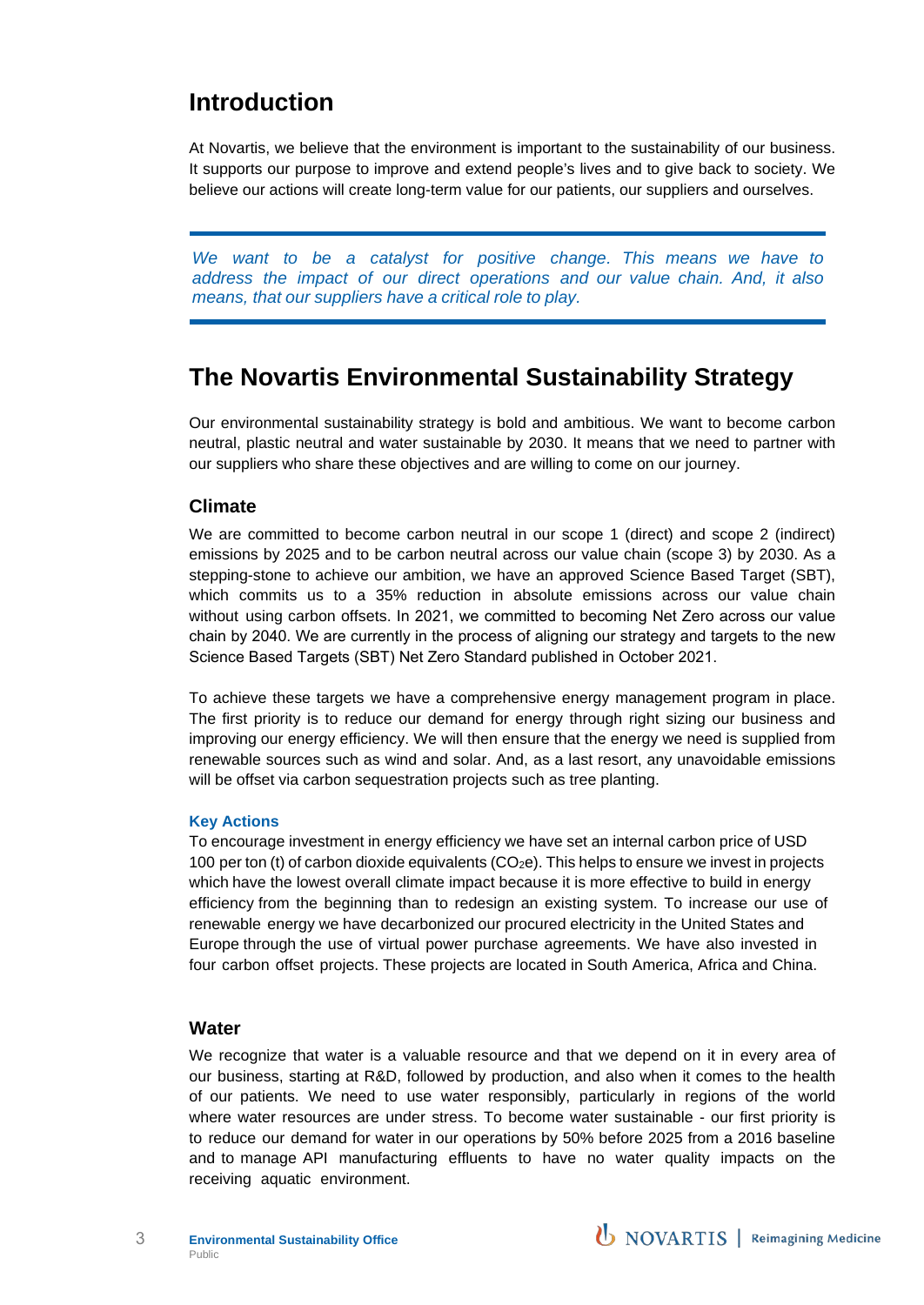By 2030, we want to become a good water steward by being water neutral and enhance water quality wherever we operate.

#### **Key Actions**

We closely monitor all water streams into and out of our sites, and identify the most efficient use (reduce, reuse, recycle) which helps ensure effective management of water resources and costs. We use water from underground or surface sources for cooling because this can save energy in areas where water is abundant. However, we take care to do this in a sustainable way and without impact to the environment. We provide environmental information about our products and processes so the water quality of manufacturing effluents can be determined. Measures have to be taken that safe discharge limits (including API) are not exceeded through the use of efficient manufacturing practices. Water is a shared resource and we collaborate with external organizations such as the UN CEO Water Mandate and the AMR Industry Alliance to overcome local water challenges.

## <span id="page-3-0"></span>**Circular Economy**

We want to support the transition to the circular economy so the materials we use are not simply used once and discarded. Our first priority is to eliminate PVC in our factories for secondary and tertiary packaging and to reduce the amount of waste we send for disposal by 50%. We have also committed to become plastic neutral by 2030, which means that the weight of plastic packaging entering the external market for disposal is approximately the same as the weight being recovered for recycling. We also want to ensure that all new products meet sustainable design principles.

#### **Key Actions**

We aim to prevent, reduce, recycle or use waste as an energy source, before selecting safe disposal as an option. Waste prevention and reduction is always preferred to treatment, incineration or disposal. This helps ensure the overall environmental impact related to waste remains minimal, while energy use from waste is maximised. To help communicate the importance of reducing plastic waste we are eliminating 17 items of single use plastic in the workplace.

# <span id="page-3-1"></span>**Expectations from our Suppliers**

All actors along a product value chain need to start pulling together so that achievements by some are not marred by others' failure to act. We hence invite all our suppliers on this journey and offer guidance all along it.

## OUR AMBITION



**2030** Plastic neutral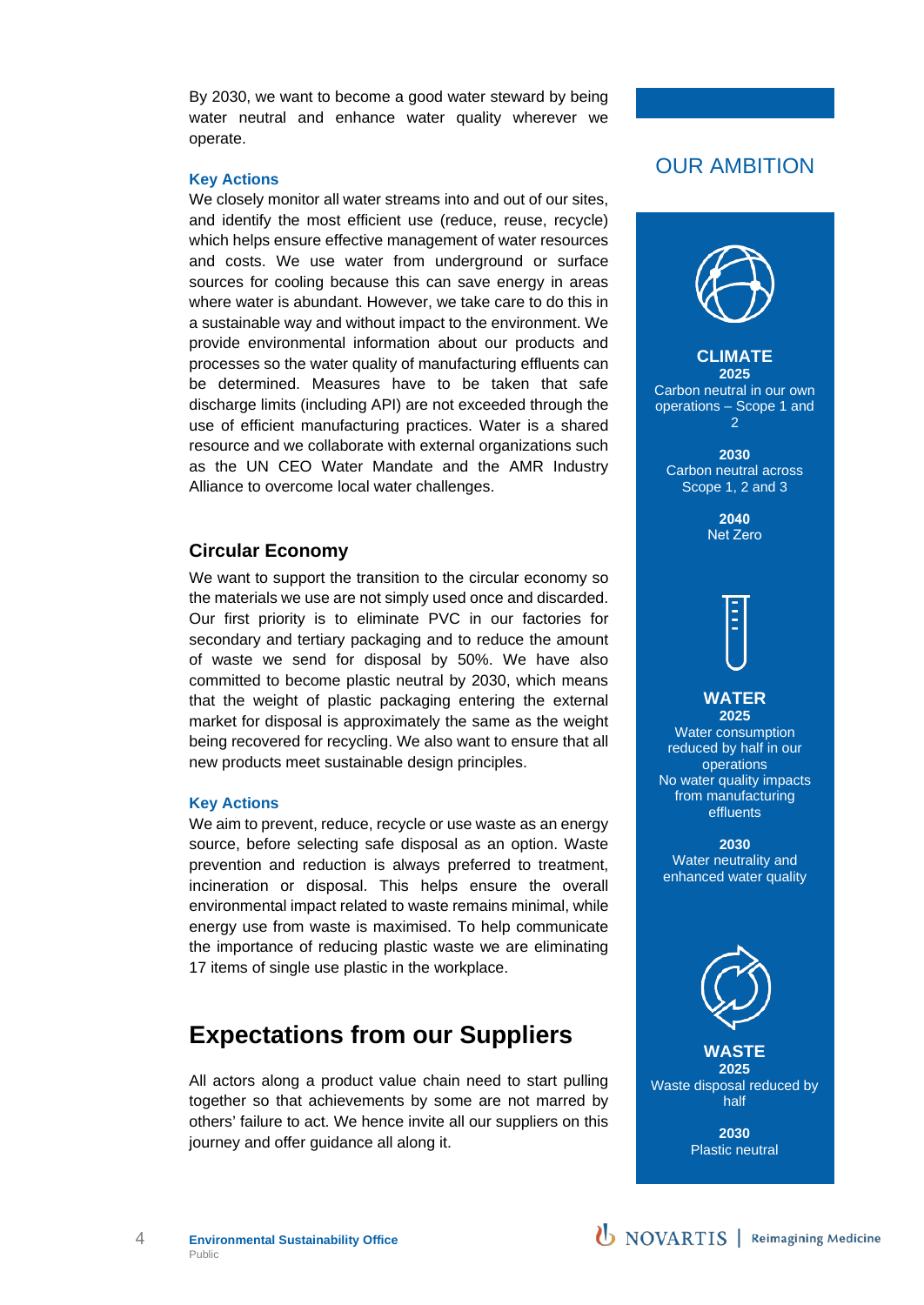We expect all our suppliers to start taking preparatory steps immediately (Qualification phase) before moving to the next step, Implementation Phase, with concrete actions and continuous improvements.

## <span id="page-4-0"></span>**Qualification phase**

As part of the Qualification Phase, you are expected to:

- map out your Greenhouse Gas (GHG) emissions, water consumption and waste footprint baseline (e.g. based on the Pharmaceutical Supply Chain Initiative (PSCI) environmental survey)
- understand the water quality, including the API content of your manufacturing effluents, if applicable (e.g. based on the PSCI check list) and follow the AMR [IA framework](https://www.amrindustryalliance.org/wp-content/uploads/2018/02/AMR_Industry_Alliance_Manufacturing_Framework.pdf) $^2$  $^2$ , if applicable
- set ambitious 2025 and 2030 targets
	- you are encouraged to align your targets with the Science based targets initiative<sup>[3](#page-4-2)</sup> (SBTi) [\(www.sciencebasedtargets.org\)](http://www.sciencebasedtargets.org/)
		- the 100 suppliers with the highest carbon emissions<sup>[4](#page-4-3)</sup> are expected to set targets in alignment with SBTi
	- you are also expected to meet Novartis' water quality target and the AMR IA framework expectations if they are applicable to you
- sign up for a public platform for disclosing and reporting environmental sustainability information:
	- you are expected to disclose and report either through CDP [\(www.cdp.net\),](http://www.cdp.net/) covering the climate change and water security modules, or through EcoVadis (www.ecovadis.com) in combination with PSCI (www.pscinitiative.org)
		- the 100 suppliers with the highest carbon emissions<sup>[5](#page-4-4)</sup> should disclose and report through Carbon Disclosure Project (CDP) [\(www.cdp.net\),](http://www.cdp.net/) covering the climate change and water security modules
- hold the certification<sup>[6](#page-4-5)</sup> on responsible manufacturing as developed by the pharmaceutical industry within the AMR IA framework, if it is applicable to you.

## **Timelines**

All suppliers are expected to acknowledge receipt of this document, and return a signed copy within 30 days upon receiving it. The 100 suppliers with the highest carbon emissions will submit their 'Science Based Targets Call to Action Standard Commitment Letter' to SBTi within 12 months and will start disclosing and reporting through CDP within 24 months. All other suppliers will set their targets, and disclose and report in accordance with the qualification criteria above within 24 months.

#### **Monitoring**

Novartis will work with SBTi, CDP, EcoVadis and PSCI and follow the enrolment, commitments and disclosed results of our suppliers. Some information may still need to be transmitted to Novartis directly. Progress and achievements will be discussed in regular performance reviews and meetings with suppliers.

<span id="page-4-1"></span>

<sup>2</sup> *https://www.amrindustryalliance.org/wp-content/uploads/2018/02/AMR\_Industry\_Alliance\_Manufacturing\_Framework.pdf*

<span id="page-4-3"></span><span id="page-4-2"></span>*<sup>3</sup> Depending on the timing this may have impact on the first target year (it may not be 2025)* 

<sup>4</sup> *As estimated by WifOR in their annual GHG reports, expressed in CO2e* 

<span id="page-4-4"></span>*<sup>5</sup> As estimated by WifOR in their annual GHG reports, expressed in CO2e* 

<span id="page-4-5"></span><sup>6</sup> *Expected to be published in 2023*